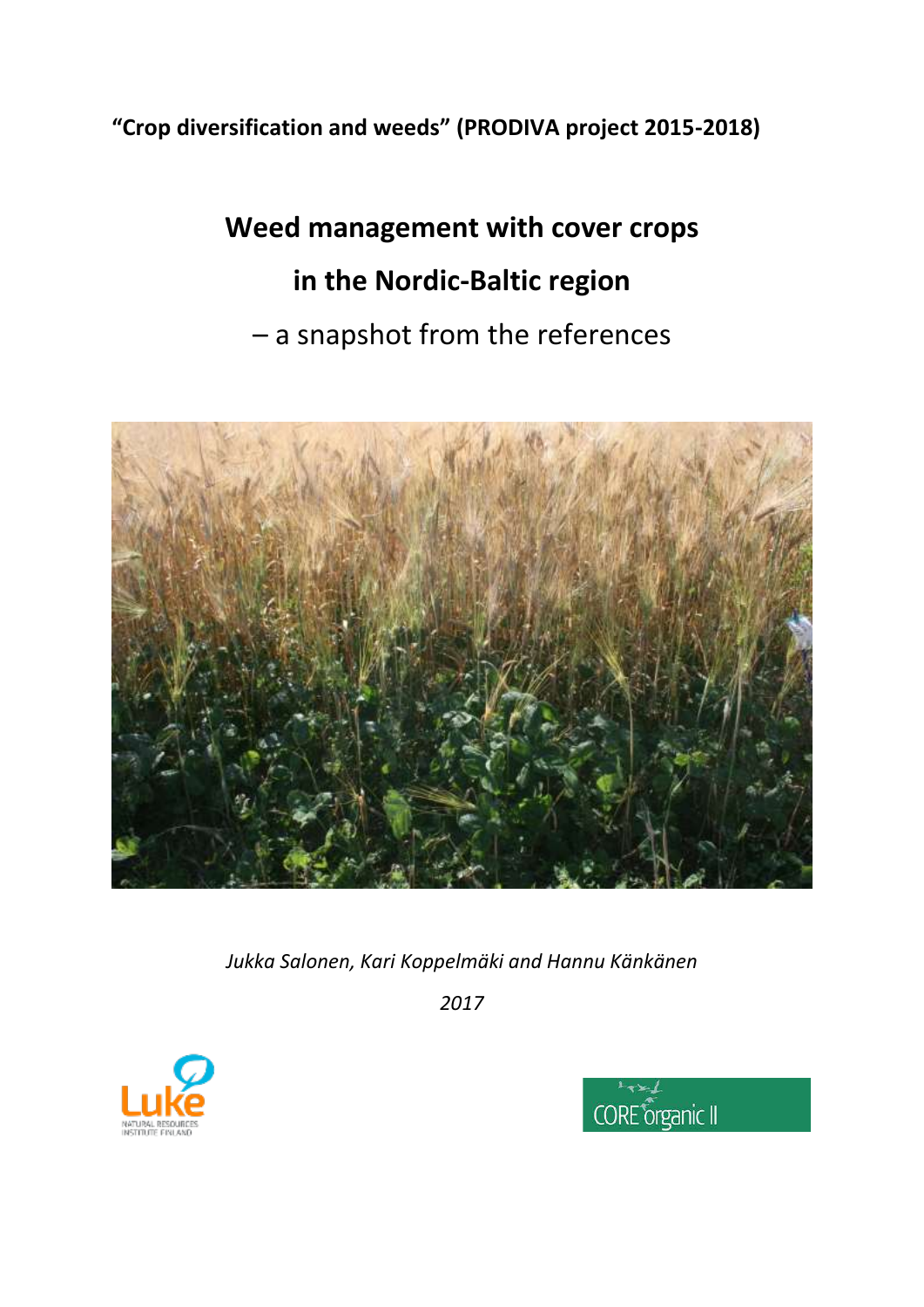## Weed management with cover crops in the Nordic-Baltic region – a snapshot from the references

*Jukka Salonen<sup>1</sup> , Kari Koppelmäki<sup>2</sup> and Hannu Känkänen<sup>1</sup>* (released: December 2017)

<sup>1</sup> Natural Resources Institute Finland (Luke), Jokioinen Finland (contact: *jukka.salonen@luke.fi*) <sup>2</sup> University of Helsinki, Department of Agricultural Sciences, Helsinki Finland

*Cover crops have gained popularity in cereal cropping, where they improve soil fertility and quality. The potential for using cover crops in weed management is an interesting but little addressed option in organic arable crop production. Some comments on feasible measures for cereal production are extracted in this round-up from the references and information relevant to the Nordic-Baltic region.* 

The rationale for using undersown cover crops in weed management is that they provide strong weed suppression without severely compromising weed species diversity and crop yields. Competition for light, nutrients and water represents a key issue in choosing appropriate cover crop species and their mixtures. Fast establishment and rapid early growth of cover crops are desired characteristics for successful weed suppression. Poorly developed cover crops can even result in extensive proliferation of rhizomatous perennial weeds if mechanical weed control is not included. Failures with leguminous cover crops in particular are risky because even poorly growing legumes increase the soil nitrogen content, which favors weed growth.



Fig. 1. *Cirsium arvense* and *Sonchus arvensis* are two common aggressive perennial weed species of cereal fields. Photo: Jukka Salonen.

Wide selection of plant species

Undersown cover crops in cereal fields are typically either intended to protect the soil structure or to catch soluble nutrients after harvest. Leguminous species and some grass species are most commonly used in field experiments and in production (Table 1).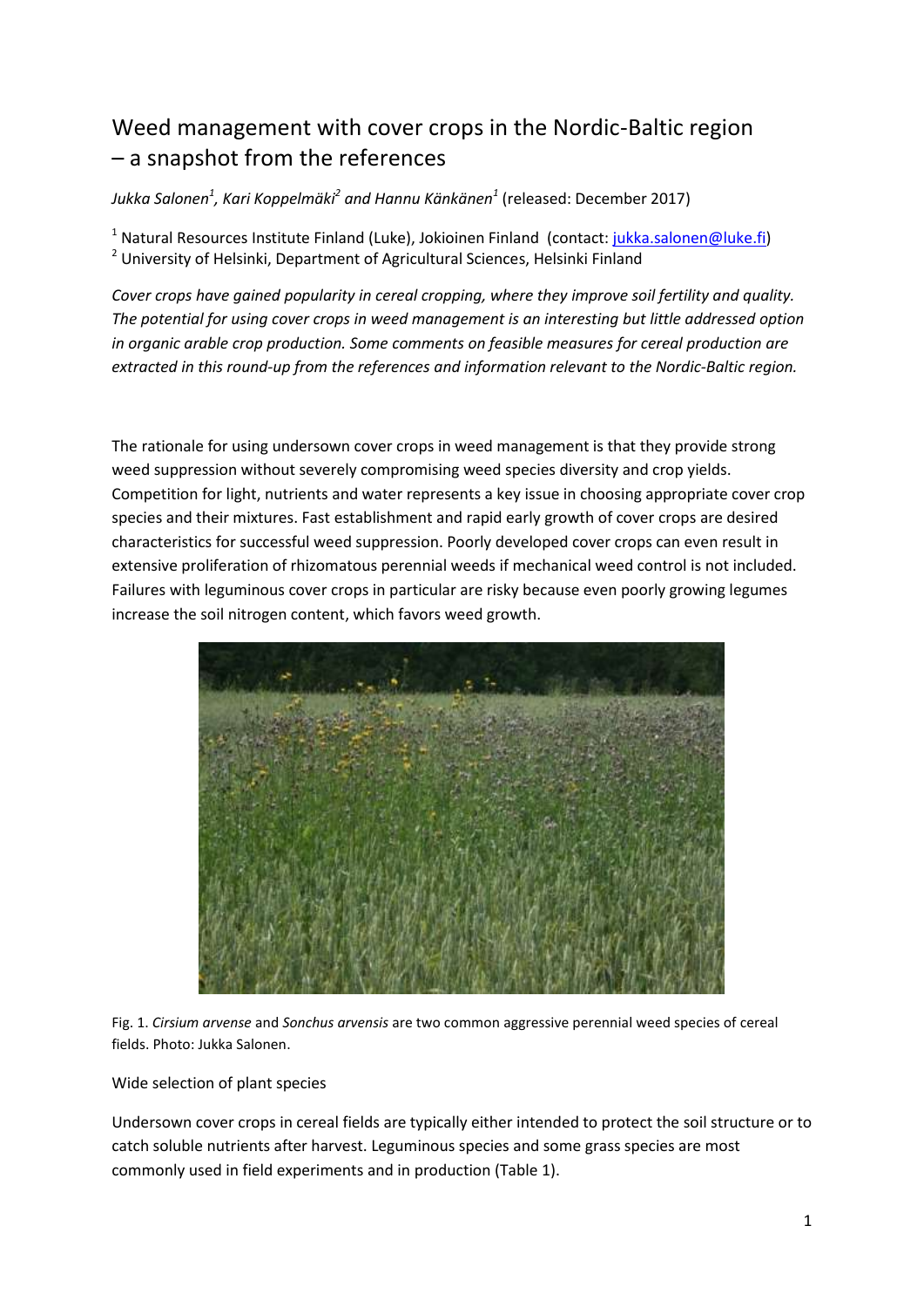| <b>Plant species</b>                 | Latin name                              |                                              | Reference example |  |  |  |  |  |
|--------------------------------------|-----------------------------------------|----------------------------------------------|-------------------|--|--|--|--|--|
| Cover crop, suitable for undersowing |                                         |                                              |                   |  |  |  |  |  |
| <b>Perennial ryegrass</b>            | Lolium perenne L.                       | Løes et al. (2011), Ringselle (2015)         |                   |  |  |  |  |  |
| <b>Italian ryegrass</b>              | Lolium multiflorum Lam.                 | Kvist (1992), Känkänen & Eriksson (2007)     |                   |  |  |  |  |  |
| <b>Westerwold ryegrass</b>           | L. multiflorum subsp.<br>westerwoldicum | Aronsson (2012)                              |                   |  |  |  |  |  |
| <b>Meadow fescue</b>                 | Festuca pratensis Huds.                 | Känkänen & Eriksson (2007)                   |                   |  |  |  |  |  |
| <b>Red fescue</b>                    | Festuca rubra L.                        | Olsen (1995), Bergkvist (2010)               |                   |  |  |  |  |  |
| <b>Tall fescue</b>                   | Festuca arundinacea Schreb.             |                                              |                   |  |  |  |  |  |
| <b>Timothy</b>                       | Phleum pratense L.                      | Känkänen & Eriksson (2007)                   |                   |  |  |  |  |  |
|                                      |                                         |                                              |                   |  |  |  |  |  |
| <b>Red clover</b>                    | Trifolium pratense L.                   | Känkänen & Eriksson (2007), Ringselle (2015) |                   |  |  |  |  |  |
| <b>White clover</b>                  | Trifolium repens L.                     | Känkänen & Eriksson (2007)                   |                   |  |  |  |  |  |
| Alsike clover                        | Trifolium hybridum L.                   | den Hollander et al. (2007)                  |                   |  |  |  |  |  |
| <b>Berseem clover</b>                | Trifolium alexandrinum L                |                                              | Kauppila (1992)   |  |  |  |  |  |
| <b>Crimson clover</b>                | Trifolium incarnatum L.                 | Kauppila (1992)                              |                   |  |  |  |  |  |
| <b>Persian clover</b>                | Trifolium resupinatum var.<br>Majus L.  | den Hollander et al. (2007)                  |                   |  |  |  |  |  |
| Subterranean clover                  | Trifolium subterraneum L.               | Kauppila & Kiltilä (1992)                    |                   |  |  |  |  |  |
| <b>Black medic</b>                   | Medicago lupulina L.                    | Känkänen & Eriksson (2007)                   |                   |  |  |  |  |  |
| White sweet clover                   | Melilotus alba Med.                     | Moyer et al. (2007)                          |                   |  |  |  |  |  |
| <b>Birdsfoot</b>                     | Ornithopus sativus L.                   | Doltra & Olesen (2013)                       |                   |  |  |  |  |  |
| <b>Birdsfoot trefoil</b>             | Lotus corniculatus L.                   | Doltra & Olesen (2013)                       |                   |  |  |  |  |  |
| <b>Chicory</b>                       | Cichorium intybus L.                    | Bergkvist et al. (1994),                     |                   |  |  |  |  |  |
| <b>Common/Hairy vetch</b>            | Vicia sativa/villosa                    | Bamford & Entz (2017)                        |                   |  |  |  |  |  |
|                                      |                                         |                                              |                   |  |  |  |  |  |
| Catch crop, sown after the main crop |                                         |                                              |                   |  |  |  |  |  |
| <b>White mustard</b>                 | Sinapis alba L.                         | <b>Olsen (1995)</b>                          |                   |  |  |  |  |  |
| Radish, various spp.                 | Raphanus sativus L.                     | Olsen (1995)                                 |                   |  |  |  |  |  |
| <b>Phacelia</b>                      | Phacelia tanacetifolia Benth.           | Olsen (1995)                                 |                   |  |  |  |  |  |

Table 1. Potential cover/catch crops species for the Nordic-Baltic region.

The strategy of using cover crops for weed control should rest on both short-term and long-term appraisal. In northern conditions, the most effective and reliable method is to establish the cover crop stands early in the spring when the main crop is sown, or at the very latest in connection with weed harrowing. The optimal sowing time depends particularly on cover crop species and soil type.

Clover species with small seeds (*Trifolium pratense*, *T. repens*) are more sensitive to dry conditions than those with larger seeds (*T. resupinatum*, *T. subterranum*). In general, a sowing technique that incorporates seeds at a depth of 1-2 cm is recommended for all cover crop species to secure even emergence, particularly in the dry conditions of early spring.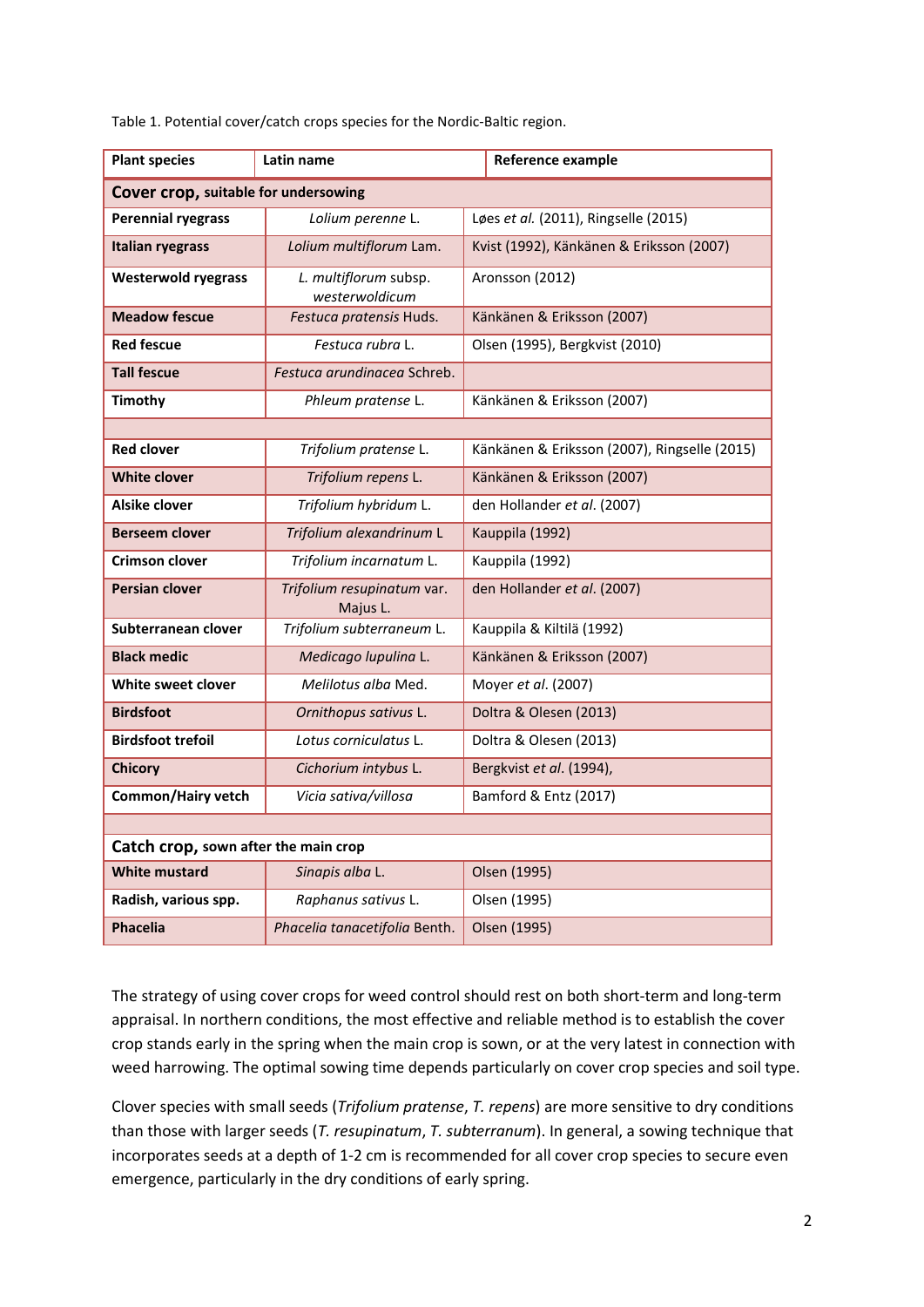

Figs. 2. Typical sowing times for cover crops in spring cereals: at the same time as cereals (left/Jukka Salonen) or in connection with weed harrowing (right/Kari Koppelmäki).

There are marked differences in the characteristics of cover crops (Table 2). Clover species (*Trifolium* spp.) alone or in mixtures with grass species such as Italian ryegrass (*Lolium multiflorum*) thrive in the Nordic-Baltic region. Other plant species, including oilseed radish (*Raphanus sativus*) and white mustard (*Sinapis alba*), are commonly used as catch crops after harvest in countries where the growing season continues until late autumn. The main purpose is to prevent nutrient leaching but a dense catch crop stand also suppress weeds.

| <b>Plant species</b>                         | <b>Emergence</b> | Autumn<br>growth | <b>Biomass</b><br>production | Competition<br>against crop | Competition<br>against | Nitrogen<br>uptake |  |
|----------------------------------------------|------------------|------------------|------------------------------|-----------------------------|------------------------|--------------------|--|
|                                              |                  |                  |                              |                             | weeds                  | from soil          |  |
| <b>Legumes</b>                               |                  |                  |                              |                             |                        |                    |  |
| <b>Trifolium pratense</b>                    | $**$             | $***$            | $***$                        | $***$                       | $***$                  | $\ast$             |  |
| <b>Trifolium repens</b>                      | $\ast$           | $**$             | $***$                        | $\ast$                      | $\ast$                 | $\ast$             |  |
| T. resupinatum                               | $***$            | $\ast$           | ***                          | ***                         | $\qquad \qquad -$      | $\ast$             |  |
| <b>Medicago lupulina</b>                     |                  | $***$            | $\ast$                       | $\ast$                      | $\ast$                 | $\ast$             |  |
| <b>Grass species</b>                         |                  |                  |                              |                             |                        |                    |  |
| Lolium multiflorum                           | $***$            | $***$            | ***                          | ***                         | $***$                  | ***                |  |
| Lolium perenne                               | $***$            | $***$            | $***$                        | $\ast$                      | $***$                  | $***$              |  |
| <b>Phleum pratense</b>                       | $***$            | $***$            | $***$                        | $\ast$                      | $\ast$                 | $***$              |  |
| Festuca rubra                                | ***              | $\ast$           | $***$                        | $\ast$                      | $***$                  | $***$              |  |
| Other species (as catch crops after harvest) |                  |                  |                              |                             |                        |                    |  |
| Raphanus sativus                             | $***$            | ***              | ***                          |                             | $***$                  | ***                |  |
| var. oleiformis                              |                  |                  | in warm                      |                             |                        | in warm            |  |
|                                              |                  |                  | autumn                       |                             |                        | autumn             |  |
| Sinapis alba                                 | $***$            | ***              | ***                          |                             | $***$                  | ***                |  |
|                                              |                  |                  | in warm                      |                             |                        | in warm            |  |
|                                              |                  |                  | autumn                       |                             |                        | autumn             |  |

Table 2. Characteristics of cover crops. Information is compiled from Känkänen & Eriksson (2007), Känkänen (2011) and Aronsson *et al*. (2012).

*Scores: \*\*\* = good/high, \*\* = moderate, \* = poor/low, - = no information found*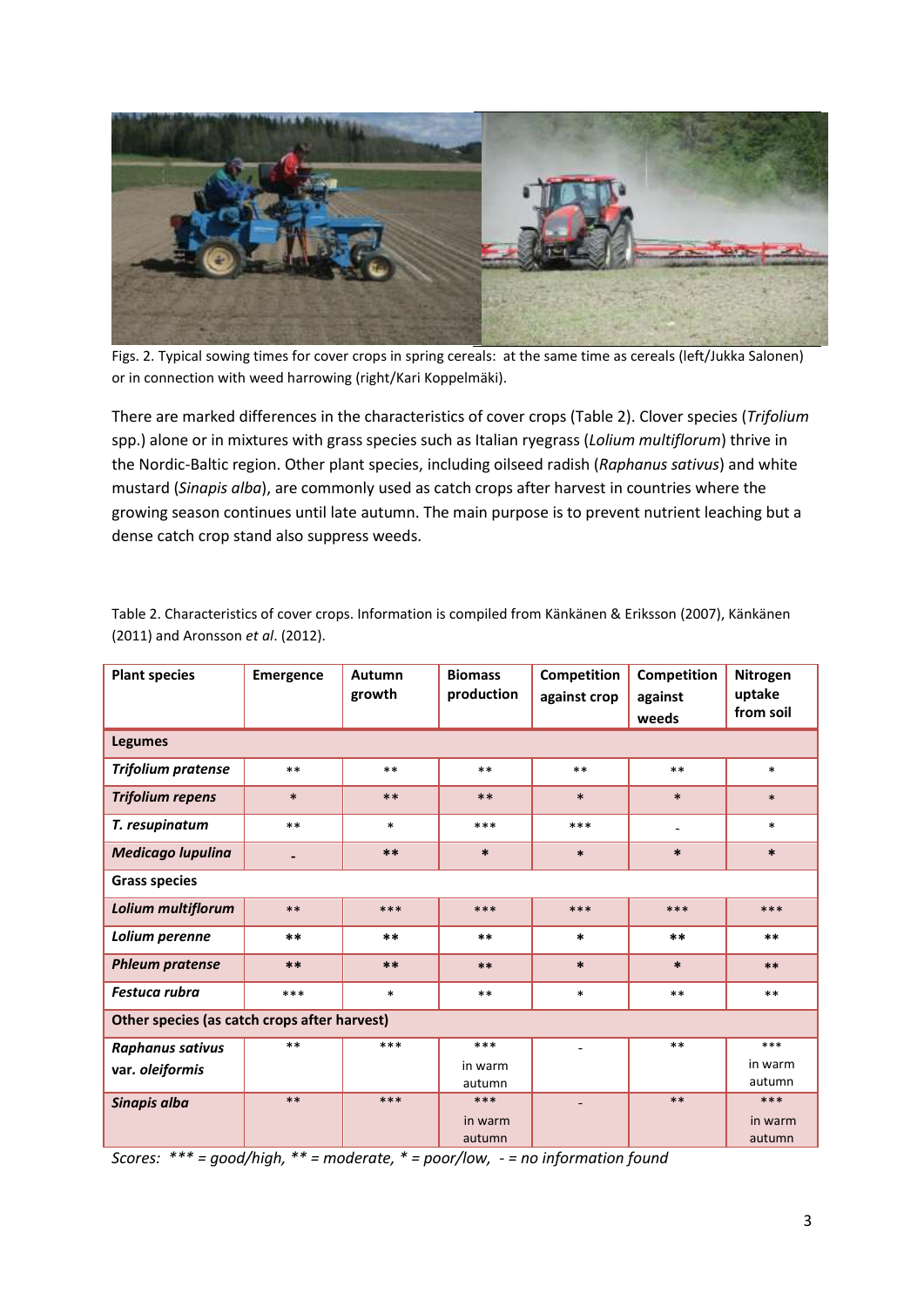#### Effect of cover crops on weeds

The occurrence of weeds has often had a minor role in the assessments of cover crops from field experiments in northern conditions. Moreover, only some results from long-term experiments are available. However, some references give an idea about the potential of cover crops in weed management (Table 3).

| <b>Location</b>                                                                                                              | Cover/Catch                                                                                                                                                                 | <b>Effect on weeds</b>                                                                                                                                                                                                   | <b>Effect on crop</b>                                                                                                                        | Reference                                                                                                                                |
|------------------------------------------------------------------------------------------------------------------------------|-----------------------------------------------------------------------------------------------------------------------------------------------------------------------------|--------------------------------------------------------------------------------------------------------------------------------------------------------------------------------------------------------------------------|----------------------------------------------------------------------------------------------------------------------------------------------|------------------------------------------------------------------------------------------------------------------------------------------|
|                                                                                                                              | crop                                                                                                                                                                        |                                                                                                                                                                                                                          |                                                                                                                                              |                                                                                                                                          |
| <b>Apelsvoll, Norway</b><br>Kise, Norway                                                                                     | Perennial<br>ryegrass, red<br>clover, white<br>clover. Mixtures<br>of clover and<br>ryegrass.                                                                               | Ryegrass and<br>mixtures reduced<br>weed biomass.<br>Increased weed seed<br>bank after clovers.                                                                                                                          | Subsequent effect<br>on cereal yield next<br>year: clovers +30%,<br>mixtures +28% and<br>ryegrass-4%.                                        | Løes et al. (2011)<br>Sjursen et al. (2011)                                                                                              |
| Apelsvoll, Norway                                                                                                            | Red clover and<br>white clover                                                                                                                                              | Increased weed<br>density, biomass and<br>weed seed bank after<br>four-year rotation<br>with clovers.                                                                                                                    | Higher yields in<br>white clover plots:<br>organic wheat<br>+16% and oat +12%<br>(two year average).                                         | Stenerud et al.<br>(2015)                                                                                                                |
| Jyndevad,<br>Foulum, Flakkebjerg,<br><b>Denmark</b><br>(Long-term field<br>experiment with<br>organic rotation<br>1997-2008) | Multispecies<br>mixture with<br>perennial<br>ryegrass and<br>leguminous<br>species<br>Perennial<br>ryegrass.<br>Mixture of<br>perennial<br>ryegrass, clover<br>and chicory. | Annual weed species<br>were replaced by<br>perennial weeds.<br>Higher weed<br>infestation after<br>cover crops<br>compared with<br>stubble-treated plots<br>without cover crops.<br>Cover crops reduced<br>weed density. | <b>Higher spring</b><br>barley yield with<br>perennial ryegrass<br>in rotation.<br>Higher winter<br>wheat yield with<br>clovers in rotation. | Olesen et al.<br>(2007), Rasmussen<br>et al. (2006),<br>Olesen et al.<br>(2008), Doltra &<br>Olesen (2013)<br>Rasmussen et al.<br>(2014) |
| Lilla- Böslid,<br>Sweden                                                                                                     | Perennial<br>ryegrass and red<br>clover.                                                                                                                                    | No clear effect on<br>Elymus repens.                                                                                                                                                                                     | No effect on barley<br>yield.                                                                                                                | Aronsson et al.<br>(2015)                                                                                                                |
| Uppsala region,<br>Sweden                                                                                                    | Perennial<br>ryegrass, red<br>clover and their<br>mixture.                                                                                                                  | 35-40% reduction of<br>Elymus repens tillers<br>with ryegrass and<br>clover/ryegrass<br>mixture.<br>20-30% higher root<br>biomass of Elymus<br>repens one year after<br>red clover.                                      | 5% higher crop<br>yield with cover<br>crop mixture.<br>4% higher yield<br>with red clover.                                                   | Ringselle et al.<br>(2015)                                                                                                               |
| Säby, Sweden                                                                                                                 | Red fescue.                                                                                                                                                                 | 27% reduction of<br>Elymus repens tillers<br>and 40% reduction of<br>rhizome biomass.                                                                                                                                    | No yield effect on<br>winter wheat yield                                                                                                     | Bergkvist et al.<br>(2010)                                                                                                               |

Table 3. Effect of cover crops on weeds and crops. Findings from the Nordic countries.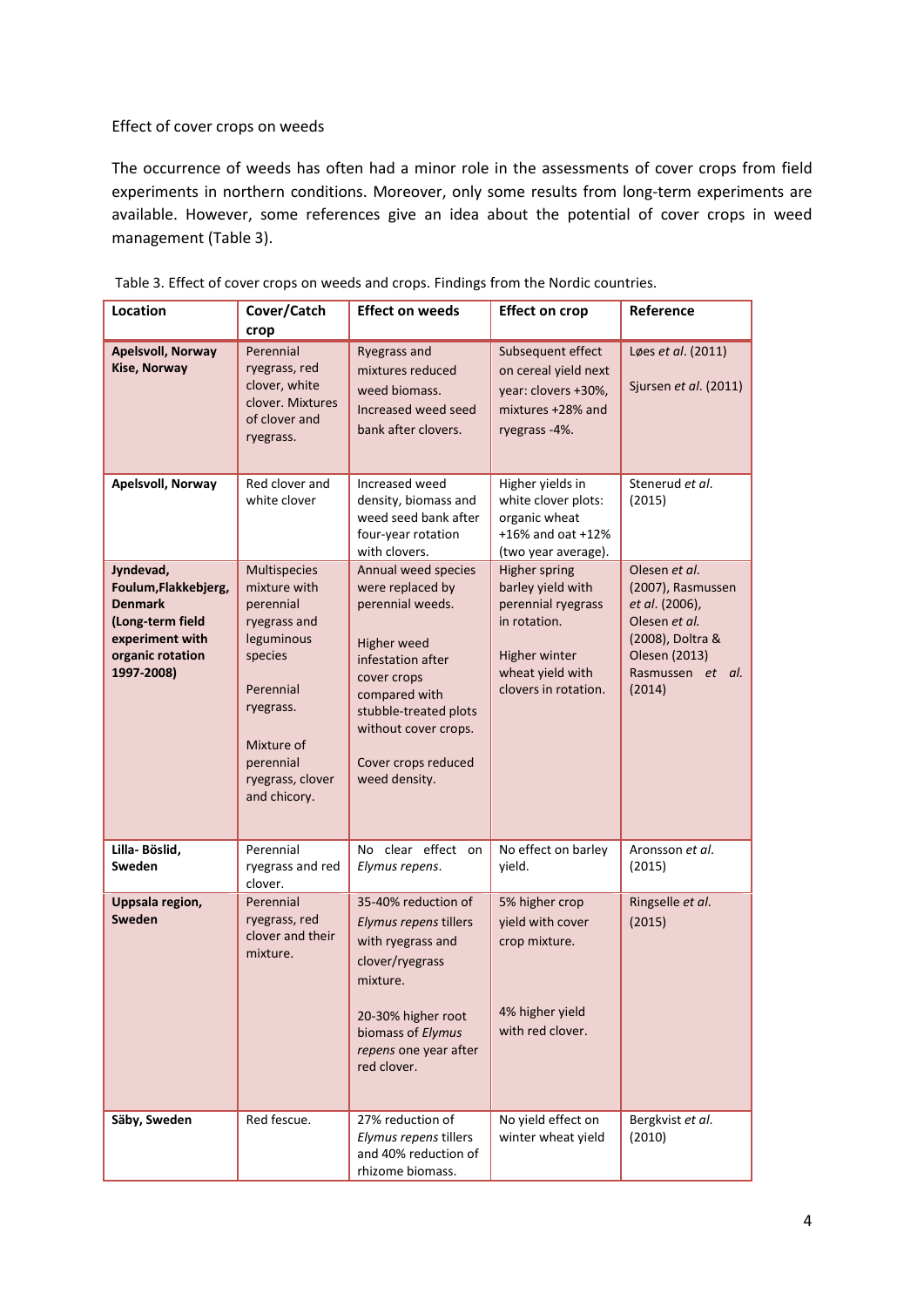Cover crops respond to the growing conditions

The response to available nitrogen in soil differs among cover crop species. The relative growth of clover species loses to grass species (incl. cereal crops) with increasing nitrogen fertilization. Mixtures of leguminous and grass species are recommended to optimize and secure the biomass production in variable growing conditions.

Spring cereals are highly competitive crops, particularly when sown with equipment that also places fertilizer. Furthermore, some cover crops are relatively aggressive in crop stands: *Melilotus alba*, *Medicago lupulina* and tall-growing clovers like *Trifolium resupinatum*, *T. incarnatum*, *T. alexandrium* easily grow above the cereal crop, hamper the harvest and reduce the yield (Fig. 3). Also grass species, e.g. *Lolium multiflorum*, can grow strongly and reduce the crop yield.



Figs. 3. Be careful with aggressive cover crops. *Trifolium resupinatum* and *T. incarnatum* (left) easily outcompete spring barley. *Melilotus alba* (right) was used as cover crop in winter wheat in 2016 but remained as volunteer weed in spring wheat, particularly in the plots with reduced tillage. Photos: Jukka Salonen, field experiments in Jokioinen, Finland.

The choice of cover crop species and the field management practices affect the growth of cover crops and weeds. Some cultivars of Italian ryegrass may proceed to the generative stage and produce seeds. This is unwanted in organically cropped fields in the long run. Likewise, reduced tillage promotes cover crops to appear as volunteer weeds in the crop stand (Fig. 4).



Fig. 4. A timothy cover crop has remained as a volunteer weed after reduced tillage. Photo: Jukka Salonen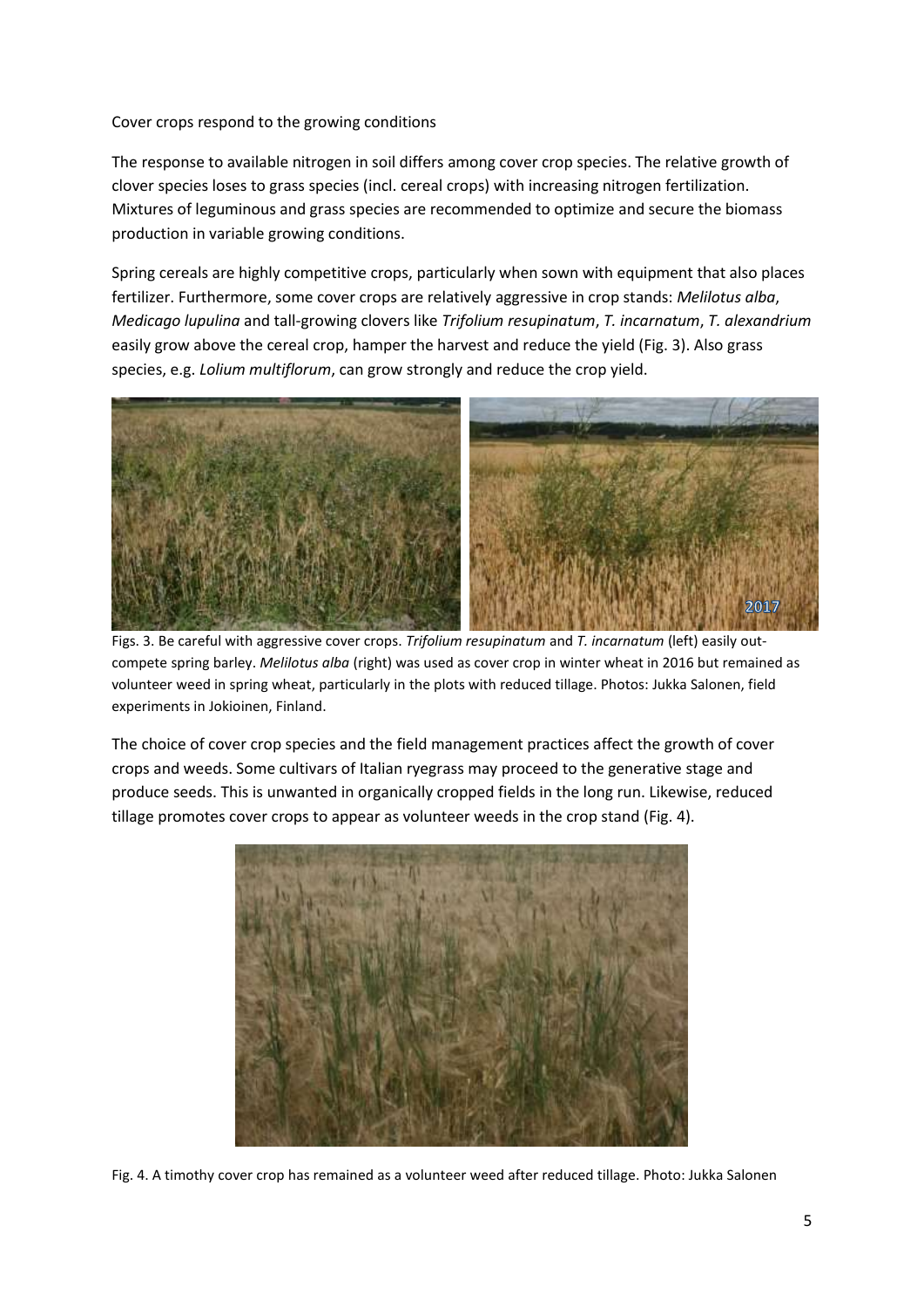Farmers are encouraged to trial new options that might be most suited to the local conditions (e.g. crop rotation, crops, soil type, weather, risk level). Sowing cover crops in winter wheat stands in early spring conferred a competitive advantage on the crop rather than the cover crops in field trials in Jokioinen Finland.



Fig. 5. Cover crops can be sown in winter cereal stands early in the spring to give the crop a head start. Photo: Jukka Salonen.

Economic factors naturally influence the use of cover crops. Seed cost and additional labor should be taken into account. On the other hand, for instance in Finland, cover crops are numbered among the subsidized cropping measures in agri-environmental support schemes of the EU. The strategy of using cover crops for weed management should have long-term scope, targeting the most harmful species, including the perennials *Cirsium arvense*, *Elymus repens* and *Sonchus arvensis.* The most efficient control strategy against perennial weeds is to leave undersown cover crops (e.g. clovergrass mixtures) for an additional growing season and include repeated mowing in cropping operations.



Fig. 6. Weed management with cover crops could prevent problems caused by perennial weeds such as *Elymus repens*. Photo: Jukka Salonen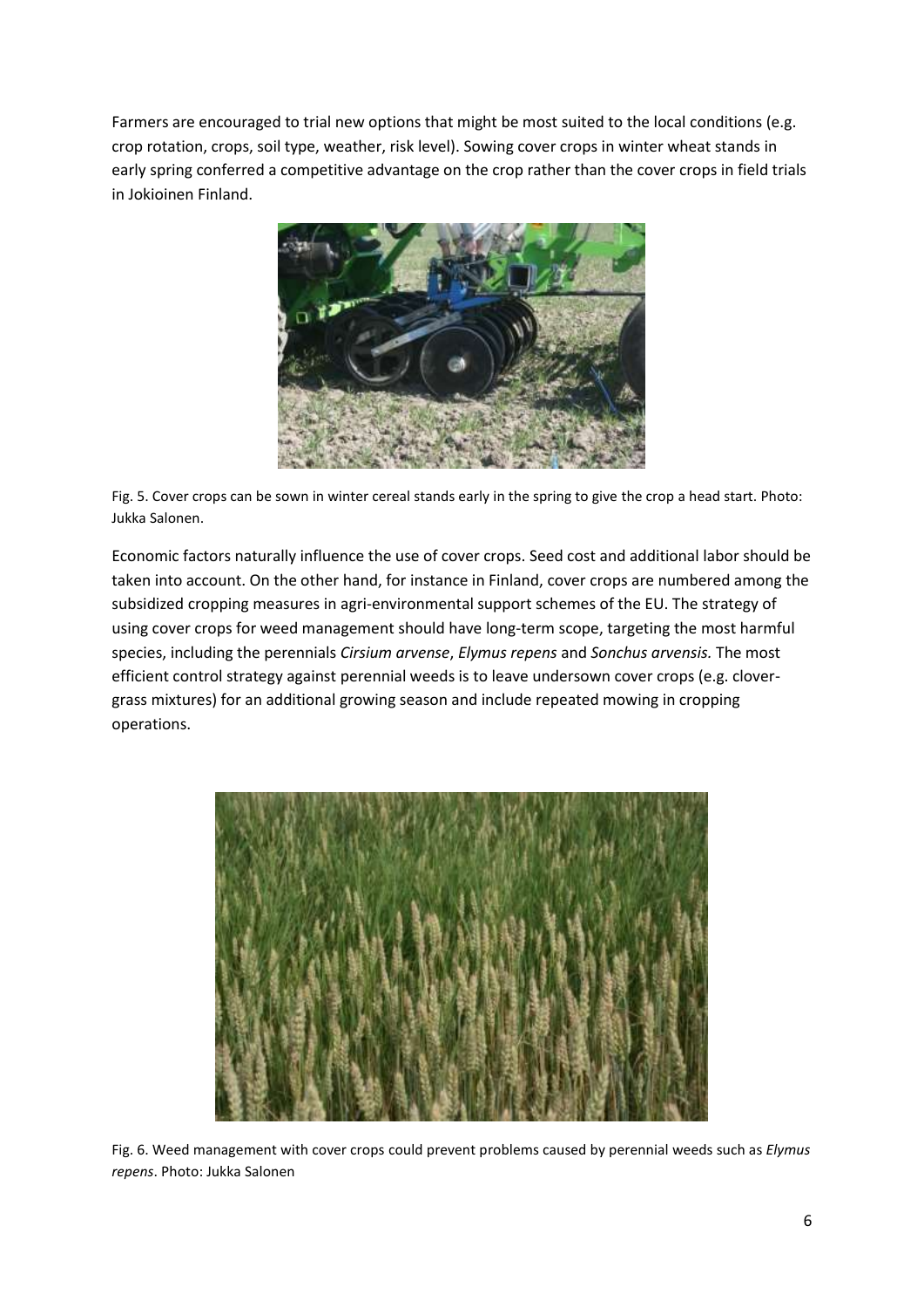#### **References**

- Aronsson, H., Bergkvist, G., Stenberg, M. & Wallenhammar, A-C. 2012. Gröda mellan grödorna samlad kunskap om fånggrödor. Jordbruksverket Rapport 2012: 21. 68 s.
- Aronsson, H., Ringselle, B., Andersson, L. & Bergkvist, G. 2015. Combining mechanical control of couch grass (*Elymus repens* L.) with reduced tillage in early autumn and cover crops to decrease nitrogen and phosphorus leaching Nutrient Cycling in Agroecosystems 102: 383-396.
- Bamford, K.C. & Entz, M.H. 2017. Management of organic hairy vetch (*Vicia villosa*) cover crops in establishment year. Canadian Journal of Plant Science 97: 1-5.
- Bergkvist, G., Nilsdotter-Linde, N. & Ohlander, L. 1994. Mellangrödor arter, sorter och odlingsteknik. Meddelande från södra jordbruksförsöksdistriktet nr 43,14:1-6.
- Bergkvist, G., Adler, A., Hansson, M., & Weih, M. 2010. Red fescue undersown in winter wheat suppresses *Elytrigia repens*. Weed Research 50: 447-455.
- Bergkvist, G., Stenberg, M., Wetterlind, J., Båth, B. & Elfstrand, S. 2011. Clover cover crops undersown in winter wheat increase yield of subsequent spring barley—Effect of N dose and companion grass. Field Crops Research 120: 292-298.
- Brandsæter, L.O., Goul Thomsen, M., Wærnhus, K. & Fykse, H. 2012. Effects of repeated clover undersowing in spring cereals and stubble treatments in autumn on *Elymus repens, Sonchus arvensis* and *Cirsium arvense*. Crop Protection 32: 104-110.
- Brust, J., Claupein, W. & Gerhards, R. 2014. Growth and weed suppression ability of common and new cover crops in Germany. Crop Protection 63: 1-8.
- Didon, U., Kolseth, A-K., Widmark, D. & Persson, P. 2014. Cover Crop Residues—Effects on Germination and Early Growth of Annual Weeds. Weed Science, 62(2): 294-302
- Doltra, J. & Olesen, J. 2013. The role of catch crops in the ecological intensification of spring cereals in organic farming under Nordic climate. European Journal of Agronomy 44: 98-108.
- Dorn, B. Jossi, W. & Van der Heijden M.G.A. 2015. Weed suppression by cover crops: comparative on-farm experiments under integrated and organic conservation tillage. Weed Research 55: 586- 597.
- Dyke, G. & Barnard, A. 1976. Suppression of *E. repens* by Italian ryegrass and broad red clover undersown in barley and field beans. Journal of Agricultural Science - Cambridge 87: 123–126.
- Graglia, E., Melander, B., Jensen, R.K., 2006. Mechanical and cultural strategies to control *Cirsium arvense* in organic arable cropping systems. Weed Research 46: 304-312.
- Haramoto E.R. & Gallandt E.R. 2005. *Brassica* cover cropping: I. Effects on weed and crop establishment Weed Science 53(5): 695-701.
- den Hollander, N., Bastiaans, L., & Kropff, M. 2007. Clover as a cover crop for weed suppression in an intercropping design I. Characteristics of several clover species. European Journal of Agronomy 26: 97-203.
- Josefsson, A-S. 1996. Growth of catch crops undersown in spring cereals and effects on main crop and weeds. Institutuinen för växtodlingslära, SLU. Seminarier och examensarbeten 921, 25 s.
- Kauppila, R. 1992. Viherlannoituksen viljelytekniikka. Teoksessa: Varis, E. & Kauppila, R. 1992. Viherlannoituskokeiden tuloksia vuosilta 1979- 87. Helsingin Yliopiston Kasvinviljelytieteen laitos. Kasvinviljelytieteen julkaisuja 30: 146- 90. (in Finnish)
- Kauppila, R. & Kiltilä, K. 1992. Ohran typpilannoituksen vaikutus aluskasvien kasvuun. Teoksessa: Varis, E. & Kauppila, R. 1992. Viherlannoituskokeiden tuloksia vuosilta 1979- 87. Helsingin Yliopiston Kasvinviljelytieteen laitos. Kasvinviljelytieteen julkaisuja 30: 146-190. (in Finnish)
- Kruidhof, H.M., Gallandt, E.R., Haramoto, E.R. & Bastiaans, L. 2011. Selective weed suppression by cover crop residues: effects of seed mass and timing of species sensitivity. Weed Research 51: 177-186.
- Kvist, M. 1992. Catch crops undersown in spring barley competitive effects and cropping methods. Uppsala, Crop production science, 15. 210 p.
- Känkänen, H., Eriksson, C., Räkköläinen, M. & Vuorinen, M. 2001a. Effect of annually repeated undersowing on cereal grain yields. Agricultural and Food Science in Finland 10: 197-208.
- Känkänen, H., Mikkola, H. J. & Eriksson, C. 2001b. Effect of sowing technique on growth of undersown crop and yield of spring barley. Journal of Agronomy and Crop Science 187: 127-136.
- Känkänen, H., Eriksson, C., Räkköläinen, M. & Vuorinen, M. 2003. Soil nitrate N as influenced by annually undersown cover crops in spring cereals. Agricultural and Food Science in Finland 12: 165-176.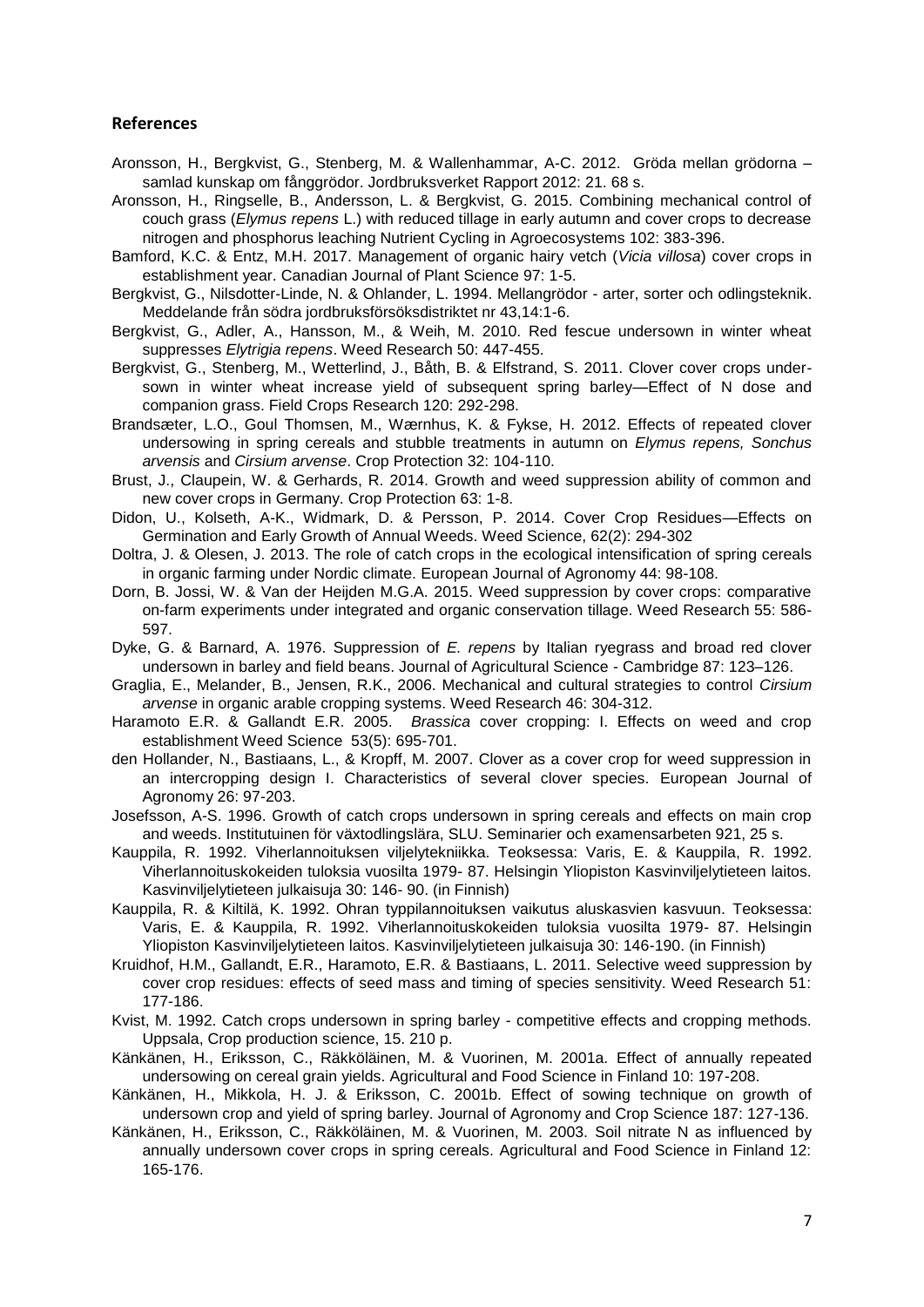- Känkänen, H. & Eriksson, C. 2007. Effects of undersown crops on soil mineral N and grain yield on spring barley. European Journal of Agronomy 27: 25-34.
- Løes, A.K., Henriksen, T, Eltun, R. & Sjursen, H. 2011. Repeated use of green-manure catch crops in organic cereal production – grain yields and nitrogen supply. Acta Agriculturae Scandinavica, Section B - Plant Soil Science 61: 164-175.
- Maikštėniėne, S., Arlauskienė, A., Velykis, A. & Satkus, A. 2009. Enhancement of competitive ability of cereals towards weeds by means of crop rotations. Zemdirbyste-Agriculture, vol. 96, No. 2: 23- 34.
- Melander, B, Nørremark, M. & Kristensen, E.F. 2013. Combining mechanical rhizome removal and cover crops for *Elytrigia repens* control in organic barley systems. Weed Research 53: 461–469.
- Moyer, J.R., Blackshaw, R.E. & Huang, H.C. 2007. Effect of sweetclover cultivars and management practices on following weed infestations and wheat yield. Canadian Journal of Plant Science, 87: 973-983.
- Nilsdotter-Linde, N., Bergkvist, G. & Ohlander, L. 1996. Species and varieties of undersown catch crops in spring barley. Proceedings of NJF seminar no. 245 "The use of catch or cover crops to reduce leaching and erosion". In Knivsta, Sweden. NJF utredningar/rapporter 99. Nordic Association of Agricultural Scientists, Uppsala, 43-54.
- Ohlander, L. & Bergkvist, G. 1996. Effects of undersown catch crops in a four-year cereal/oil seed rotation with different soil management systems. Proceedings of NJF seminar no. 245 "The use of catch or cover crops to reduce leaching and erosion". In Knivsta, Sweden. NJF utredningar/rapporter 99. Nordic Association of Agricultural Scientists, Uppsala, 43-54.
- Ohlander, L., G. Bergkvist, F. Stendahl & M. Kvist, 1996. Yield of catch crops and spring barley as affected by time of undersowing. Acta Agriculturae Scandinavica, Section B, Soil and Plant Science 46: 161-168.
- Olsen C.C. 1995. Establishment, effect and residual effects of catch crops in winter cereals. Proceedings of NJF seminar no. 245, Knivsta, Sweden. NJF utredningar/rapporter 99. Nordic Association of Agricultural Scientists, Uppsala, 43-54.
- Olesen, J. E., Hansen, E.M., Askegaard, M. & Rasmussen, I.A. 2007. The value of catch crops and organic manures for spring barley in organic arable farming. Field Crops Research 100: 168-18.
- Rasmussen, I.A., Askegaard, M., Olesen, J.E. & Kristensen, K. 2006. Effects on weeds of management in newly converted organic crop rotations in Denmark. Agriculture, Ecosystems and Environment 113: 184-195.
- Rasmussen, I.A., Melander, B., Askegaard, M. Kristensen, K. & Olesen, J. 2014. *Elytrigia repens* population dynamics under different management schemes in organic cropping systems on coarse sand. European Journal of Agronomy 58: 18-27.
- Ringselle, B., Bergkvist, G, Aronsson, H. & Andersson, L. 2015. Under-sown cover crops and postharvest mowing as measures to control *Elymus repens*. Weed Research 55: 309-319.
- Schröder, J.J. 2001. Reduction of nitrate leaching. The role of cover crops. Brochure of EU Concerted Action (AIR3) 2108. 6 s.
- Sjursen, H., Brandsæter, J.O. & Netland, J. 2012. Effects of repeated clover undersowing, green manure ley and weed harrowing on weeds and yields in organic cereals. Acta Agriculturae Scandinavica, Section B — Soil & Plant Science, 62:2: 138-150.
- Snapp, S.S., Swinton, S.M., Labarta, R. Mutch, D., Black, J. R., Leep, R., Nyiraneza, J. & O'Neil, K. 2005. Evaluating cover crops for benefits, costs and performance within cropping system niches. Agronomy Journal 97: 322-332.
- Stenerud, S., Mangerud, K., Sjursen, H., Torp, T. & Brandsæter, L.O. 2015. Effects of weed harrowing and undersown clover on weed growth and spring cereal yield. Weed Research 55, 493-502.
- Teasdale, J.R, Brandsæter, L.O., Calegari, A & Skora Neto, F. 2007. Cover crops and weed management. In: Nonchemical Weed Management: Principles, Concepts and Tech. Cover Crops and Weed Management. p. 49-64.
- Thomsen, I.K. & Hansen, E.M. 2014. Cover crop growth and impact on N leaching as affected by pre- and postharvest sowing and time of incorporation. Soil Use and Management 30: 48-57.
- Valkama, E., Lemola, R., Känkänen. H. & Turtola, E. 2015. Meta-analysis of the effects of undersown catch crops on nitrogen leaching loss and grain yields in the Nordic countries. Agriculture, Ecosystems and Environment 203: 93-101.